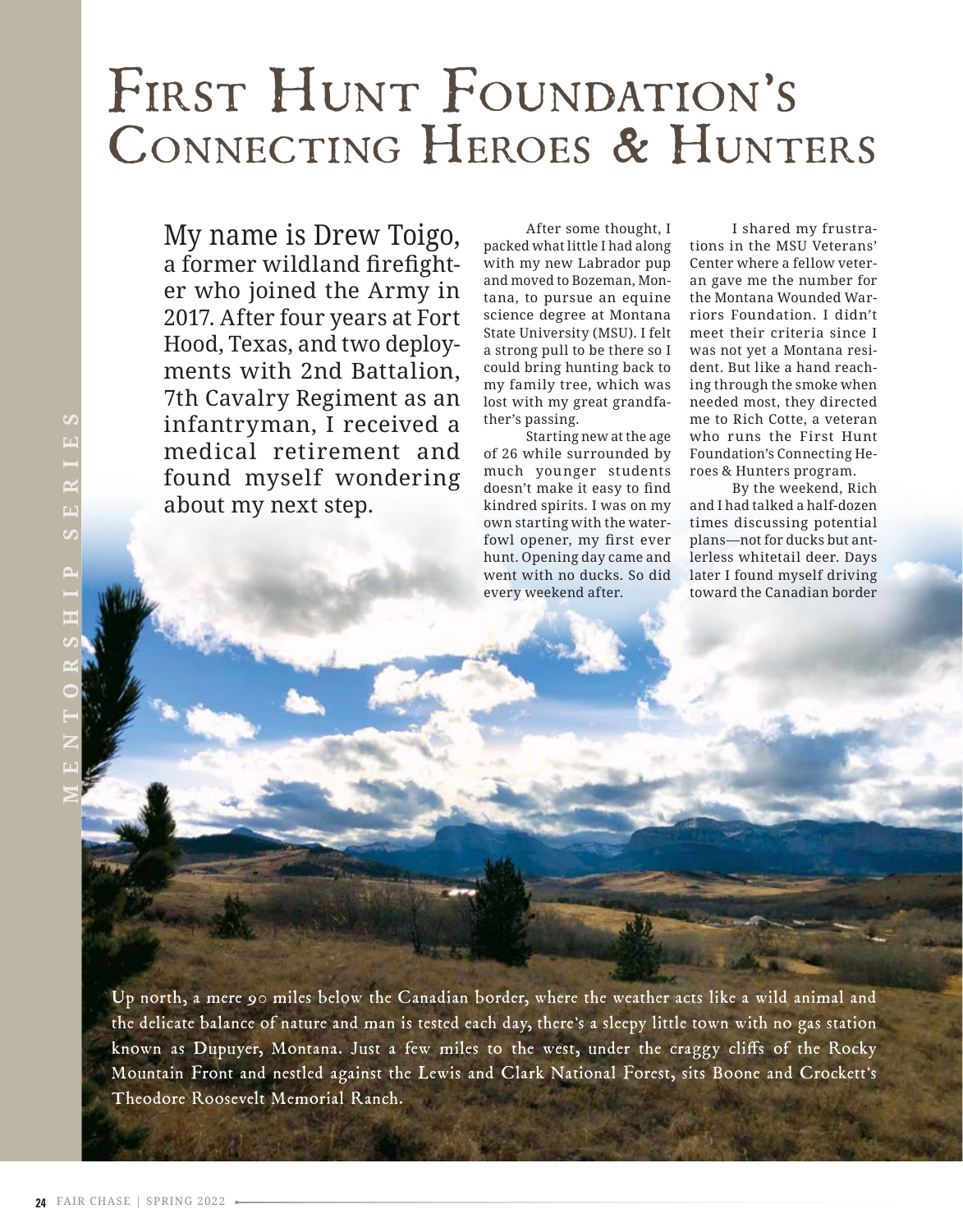First Hunt Foundation

for my first ever deer hunt.

I woke up on day one before everyone else, astonished that this was happening. The beautiful Theodore Roosevelt Memorial Ranch soon became visible as the sunrise appeared through the Rasmuson Wildlife Conservation Center's (RWCC) large picture windows.

Rich and I spent the next few hours exploring the adjacent Heirmosa Ranch with Ian, the owner, and Kevin, his ranch manager. They shared their best spots with tons of insight on how best to hunt the property, including a warning to watch out for grizzlies.

As we finished up the tour, Ian asked that I keep one thing in mind: not to shoot a doe with a fawn. We all shook hands and, thanking him for the incredible opportunity, I promised that I would honor that request.

After zeroing my rifle again at the Palmer Shooting Range and grabbing a quick lunch at the RWCC, I found myself leaning against a juniper with my mentor Rich next to me. I was soaking up every second. That afternoon flew by glassing up deer and whispering with Rich. This enjoyment is exactly why hunting still happens.

That day was perfect with great weather. It replays like a movie in my mind, but that's not how it goes all the time. I was here to learn. That night the weather flipped, and winds reached 76 mph. With rain now falling and my bones aching, I wanted to get out there again. It was going to be a long haul, but I wanted it all.

As we settled into our morning glassing spot on day two, the rain turned to a misty rainbow as if to say I passed the first test. As clouds approached ominously and winds shifted, we decided to move to a better position for viewing the creek bottom before working into the valley.

This was my classroom, and nature was my teacher. I heard a sound from behind me and turned to see a big doe with a fawn and a yearling grazing up the hill behind us. After spotting me, they disappeared over the hill down into the valley. I was hooked. I wanted to be a part of protecting this amazing tradition.

Shortly after, Kevin showed up to tell us he had

just watched a good-sized grizzly cross the road into our valley. We decided to remain on the ridge as Kevin headed back to track the bear from his truck. Several minutes passed, and through a predetermined honking morse code, he let us know the bear was headed our way.

We soon spotted our grizzly intruder crossing the opposite ridge. Rich ranged the bear at 550 yards, barely 100 yards from where we sat that morning. Its coat resembled a tan and brown panda with a silver streak down its back. With each step the big bear's body rippled, 500-600 pounds of traveling muscle headed straight for the national forest—away from us.

We had to be careful. Some bears have learned gunshots mean dinner bells, but the hunt was still on. It was time to step into their world, down into Dupuyer Creek. We bumped a young buck who bounded away calmly, like he



**As we settled into our morning glassing spot on day two, the rain turned to a misty rainbow as if to say I passed the first test.**